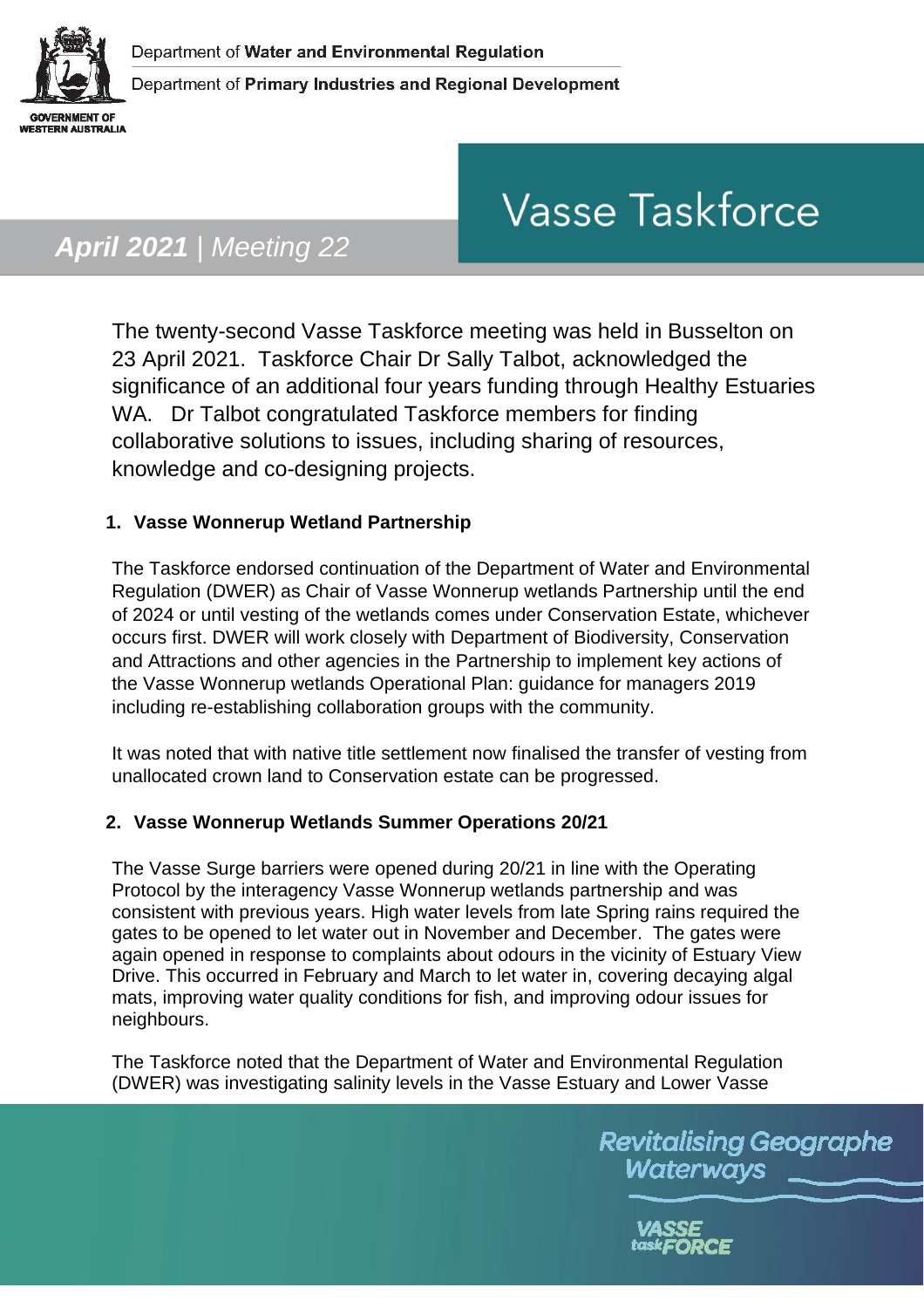River and the discovery of an unknown number of dead Carter's Freshwater Mussels. It is thought a series of unusual weather events together with the normal opening of the Vasse Surge Gates have combined to connect the two systems, and further analysis was to be undertaken.

DWER scientists have recorded salinity in the lower depths of the Lower Vasse River about 1.8 km upstream from the Old Butter Factory museum.

Carter's Freshwater Mussel are highly intolerant to salinity so even low levels of salinity may have impacted on the mussels which are listed as vulnerable under the Environment Protection and Biodiversity Conservation Act 1999 (EPBC).

DWER scientists advised that higher than normal water levels in the Vasse estuary may have been due to a combination of seawater inflows through the Vasse surge barrier and summer rainfall in February, March and April.

Water levels in the Lower Vasse River were also higher than normal due to the summer rainfall associated with TC Seroja causing additional water flows from the Vasse Diversion Drain.

The Taskforce was disappointed with the death of any fauna in our rivers and estuaries and supported the work of the Vasse Wonnerup Wetland Partnership to better understand the situation and to make any necessary changes to how the system is managed if these type of weather events occur.

#### **3. Innovation and remediation funding**

Innovation and remediation funding through Healthy Estuaries WA will be used to progress actions in the Lower Vasse River Water Management Plan, the Vasse Wonnerup, Vasse Wonnerup wetlands Operational Plan and Vasse Wonnerup wetlands Geographe Bay Water Quality Improvement Plan (in preparation).

#### **4. Lower Vasse River Future Directions**

The Taskforce congratulated the City of Busselton on implementation of the Lower Vasse River Waterway Management Plan, particularly the completion of the Living Stream concept design and amendment to the remainder of the project scope; and progressing environmental approvals for sediment removal in the Lower Vasse River.

The water management plan recommended further development of a "Living Stream" approach to future management of the Lower Vasse River. The primary objective of the Living Streams approach is to reduce the extent/severity/duration of algal blooms while enhancing existing ecological values and improving public amenity of the river.

Funds provided through the State funded Revitalising Geographe Waterway program has enabled the City to develop remediation actions in the Lower Vasse River and Toby Inlet, including the development of detailed designs for a Living Streams approach for an 800m section of the Lower Vasse River in the centre of Busselton, from the Butter Factory Museum to the Southern Drive boat ramp. Seeking community and stakeholders input has been an essential part of the project and the project also attracted significant interest on social media from sections of the community.